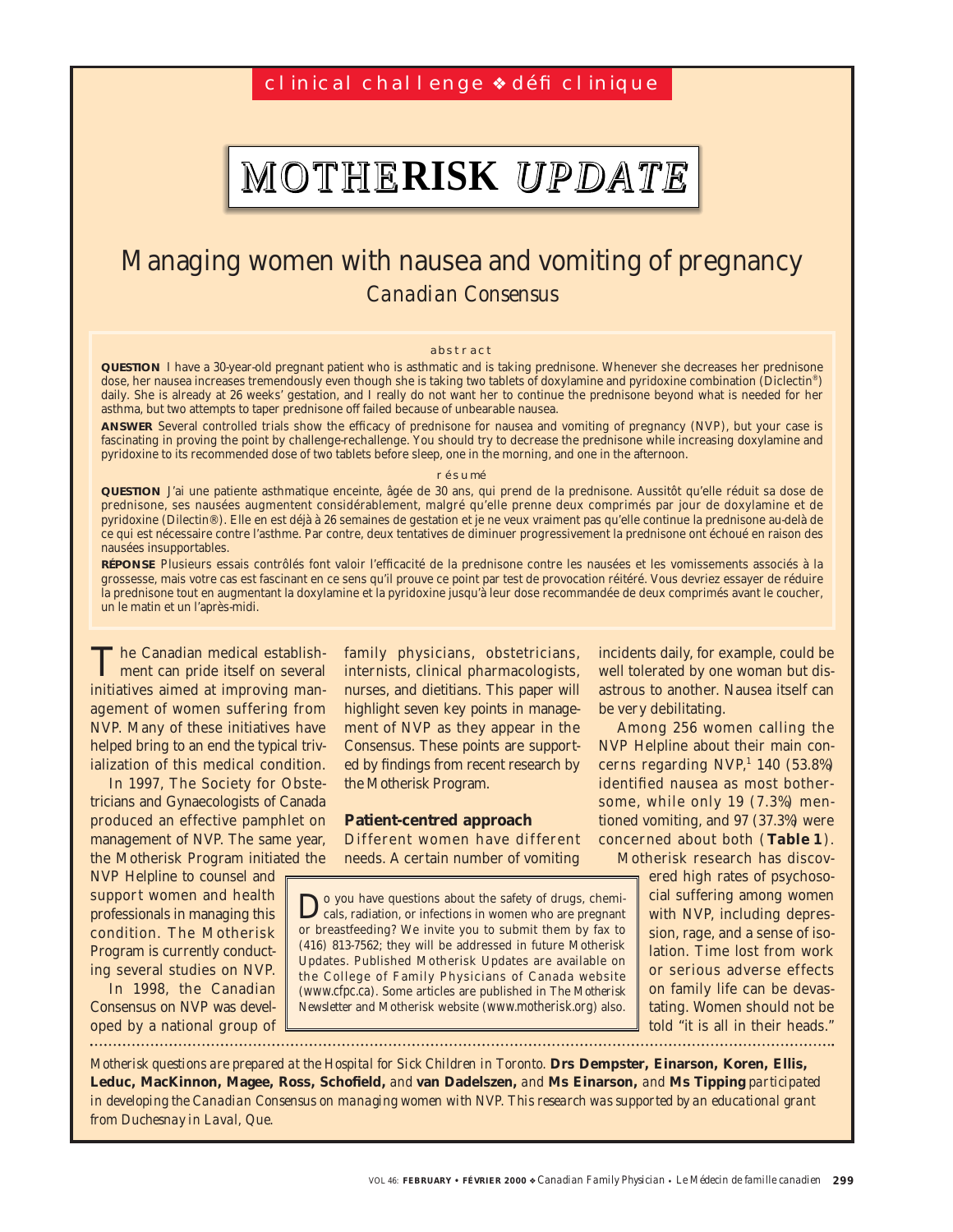#### **Table 1. Psychosocial concerns of women with NVP**

| <b>CONCERN (SAMPLE)</b>                               | <b>WOMEN</b><br><b>REPORTING CONCERNS</b><br>N(% ) |
|-------------------------------------------------------|----------------------------------------------------|
| Most bothersome symptom (256)                         |                                                    |
| $\bullet$ Nausea                                      | 140 (53.8)                                         |
| • Vomiting                                            | 19(7.3)                                            |
| $\bullet$ Both                                        | 97 (37.3)                                          |
| Feeling depressed about NVP (257)                     |                                                    |
| • Always or most of the time                          | 94 (36.2)                                          |
| • Some of the time                                    | 67(25.8)                                           |
| • Rarely or never                                     | 95(36.5)                                           |
| Considered elective termination<br>due to NVP $(257)$ | 31 (11.9)                                          |
| Time lost from paid employment (162)                  | 127 (78.4)                                         |
| Sick leave taken (120)                                | 82 (68.3)                                          |
| Adverse effect on relationship (257)                  | 126 (48.5)                                         |
| Adverse effect on partner's<br>day-to-day life (259)  | 143 (55)                                           |

Many health professionals still do that, despite there being no proof. Nothing is more frustrating to a woman than telling her that NVP is due to her "rejection of the pregnancy."

The full consensus document on management of women with NVP is available upon request to the NVP Helpline at 1-800-436-8477. The document contains the Consensus' algorithm for a patient-centred approach.

#### **Reassurance**

Be careful not to dismiss your patient's complaints by saying, "It will go away by 12 weeks." Not uncommonly, severe cases of NVP continue beyond the first trimester and, sometimes, throughout gestation. A Motherisk study described terminations of otherwise wanted pregnancies among women suffering NVP for longer than the first trimester.<sup>2</sup>

#### **Think of associated conditions**

Remember that multiple pregnancies, molar pregnancies, and hydramnios increase the likelihood and severity of NVP. Other conditions with similar effects are listed in **Table 2**.

#### **Think of differential diagnoses**

Among the 500 000 women in the first trimester of pregnancy in Canada every year, some could have other conditions that manifest as

**Table 2. Conditions associated with NVP:** *This list is based on the Canadian Consensus.*

| PREGNANCY-RELATED CONDITIONS   |
|--------------------------------|
| <b>Hydatidiform mole</b>       |
| <b>Multiple gestation</b>      |
| <b>Hydramnios</b>              |
| OTHER CONDITIONS               |
| Drug toxicity                  |
| <b>Diabetes</b>                |
| Central nervous system lesions |
| <b>Ketoacidosis</b>            |
| <b>Hyperthyroidism</b>         |
| Vestibular disorders           |
|                                |

nausea and vomiting. Some of these conditions are listed in **Table 3**.

#### **Clinical assessment**

Turgor, urine output, electrolyte imbalances, and acetonuria are all important predictors of the severity of NVP. A new study of 555 women counseled by the Motherisk Program for NVP3 found the following correlation best describes the association between maximal number of vomiting incidents and mean maximal weight loss:

Mean maximal weight loss = 0.5 x (number of vomiting incidents) + 1 ( $r^2$  = 0.99).

These values varied greatly: even a woman vomiting 10 times a day might not lose weight if she managed to keep up her fluid and calorie intake. The correlation, however, can give physicians a general sense of where their patients are compared with others and can be a guide for judging severity of weight loss.

For example, if mean weight loss for one vomit daily is 1.5 kg and your patient has lost 6 kg, she might not be receiving optimal treatment, and she could be at higher risk of low caloric intake and dehydration. This new measure is not meant to replace clinical methods of assessing dehydration, such as investigations for turgor, electrolyte levels, and acetonuria, but women with NVP could lose a lot of weight not from dehydration but from suboptimal calorie intake.

#### **Safe drugs for NVP**

It is amazing how many women are still not offered pharmacotherapy for NVP when dietary interventions fail. Of 222 women followed prospectively by Motherisk, about half were not offered pharmacologic treatment even though they needed it.

Antiemetic drugs proven safe for fetuses are  $H_1$ -blockers, haloperidol,